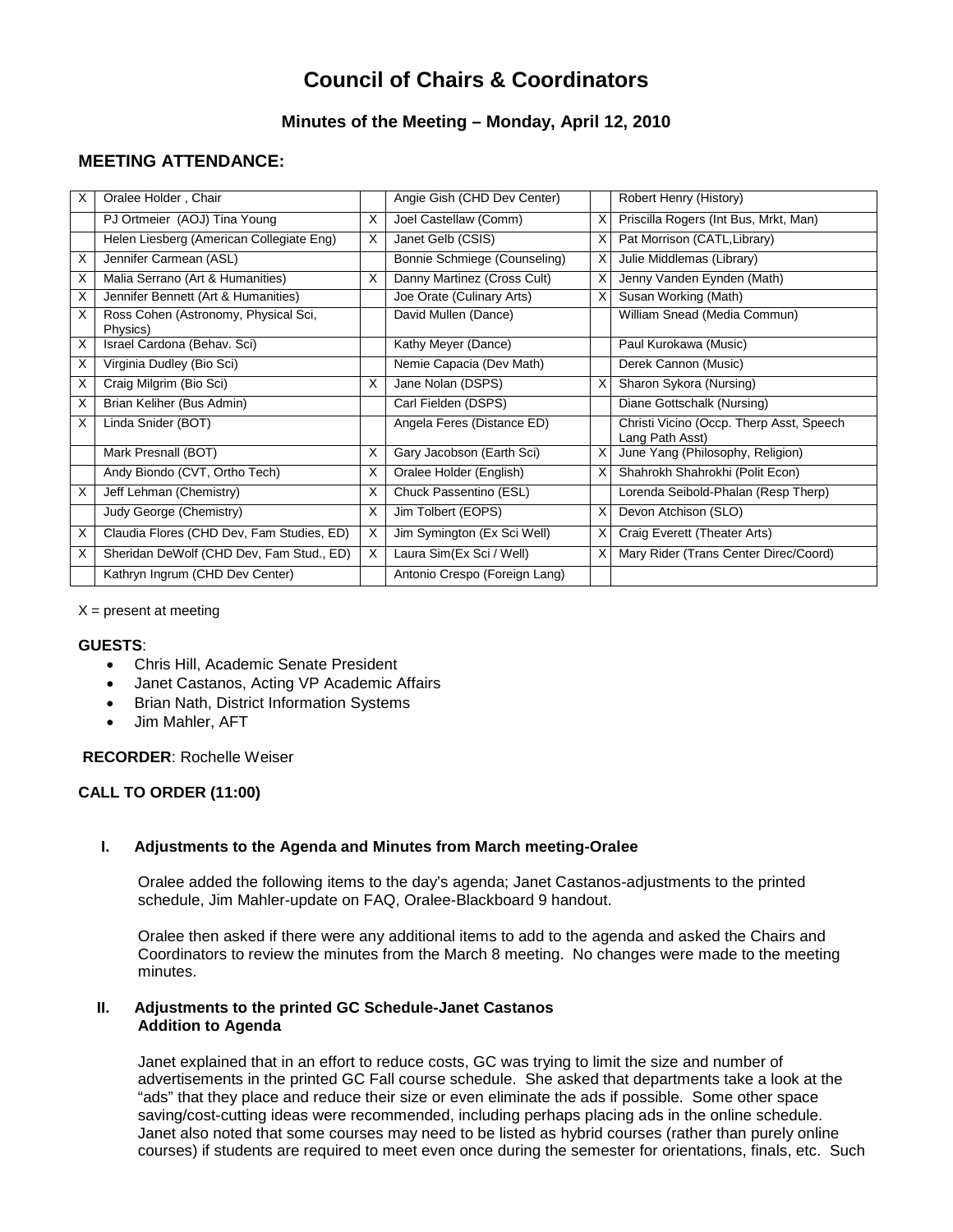courses need to be identified as hybrids as they cannot be taken by someone online who is overseas (in the military, etc.).

Some items of concern for the faculty regarding the online schedules and technology were as follows: why there is no ability to have the "ads" present in the online schedule, what happens with notes for classes that have labs attached to them, and whether or not there could there be a forum for instructors to post their IT concerns and track if they are resolved. It was noted that it would be helpful to have these IT concerns brought forward to either TTLC or DTEC for discussion and the possible formation of a faculty forum. Chris noted she would take the idea forward to DTEC.

#### **III. Equivalencies-Chris Hill**

Chris began by noting that the Equivalency review process was getting closer to completion; some departments are still in process, and some are complete (in terms of identifying whether or not adjuncts hired under the past course-specific equivalency policy meet the new discipline equivalencies). Chris noted for the Equivalencies that were still under review they hoped to have those complete by May 1<sup>st</sup>. Once completed, the Division Deans, in conjunction with Chairs/Coordinators, would also be meeting with impacted adjunct faculty and providing a template for faculty members who need a completion plan to meet the new equivalencies. Chris noted that once a plan has been developed for the individual faculty member, it is up to that person to follow through. They will have 18 months to meet the new equivalencies in their disciplines.

One item of concern was if a faculty member chooses not to complete a plan to upgrade skills in order to meet the new equivalencies—are they still employable? Jim Mahler noted that because they were not currently in compliance, they would not retain their rehire preference and in reality were currently not eligible to teach.

In closing, Chris noted the process should go as follows; May 1<sup>st</sup> all Equivalencies will be complete, Deans will sent out notices, Chairs and Coordinators/Deans will meet with faculty, Equivalencies Plans will be completed for those that need them, and faculty will have 18 months to upgrade their skills and meet the new equivalencies.

#### **IV. Updates**

#### **1) Summer Compensation-Jim Mahler**

Oralee noted that at the joint GC-CCC-AFT meeting in March, chairs/coordinators discussed a possible formula for summer compensation based on the regular-year reassigned time formula. She noted that when campus administrators applied that formula, the college's larger departments were getting much less compensation than they had in the past for summer work, which involves, among other things, student assessments, placement, prerequisite clearances, and adjunct hiring. Jim Mahler noted that AFT would continue to work on a formula for compensation that would be equitable to chairs/coordinators at both campuses and that the AFT was in contact with the District's labor negotiating team and waiting for a meeting date. He noted that AFT was pushing hard for a meeting and would like to have this done as soon as possible before Summer session begins.

#### **2) GE SLO to ISLO Mapping Document-Chris Hill**

Chris asked Devon Atchison, SLO Coordinator, to give an update on the GE SLO to ISLO Mapping. Devon began by noting many departments have already completed their mapping and many more were working on them. She reviewed the process for mapping and encouraged faculty to only include the areas that were really covered in their courses. She reviewed the three responses; 1) My course does not address the GE/ISLO area at all (in which case, leave blank); 2) If the course has a course level SLO that matches the GE/ISLO, then put an "S"; 3) If the course simply focuses on an area of the GE/ISLO, then put an "F". For areas with "F," campus leadership will be working on possible exit surveys, studies, etc… to be a part of the assessment process. Devon asked that the GE SLO to ISLO documents be turned in by May 21<sup>st</sup>.

#### **3) Off-Campus Field Trip Form-Oralee**

Oralee began by asking if all had received the "Request to Convene Class Off-Campus" form. (Several different forms had been circulating, so everyone checked to see that they had the correct version.) Janet noted that this form would help keep the Deans informed as to where students and